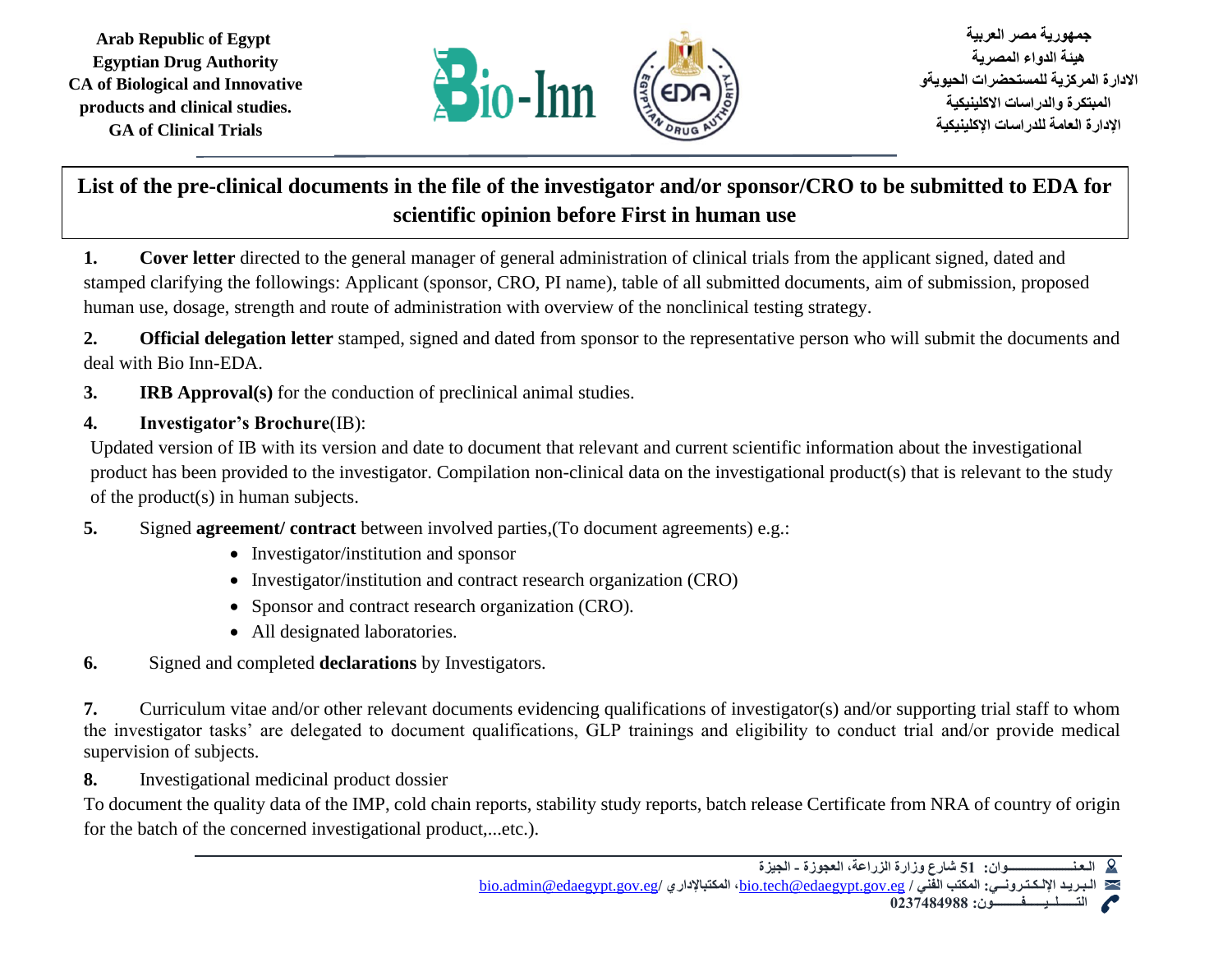**Arab Republic of Egypt Egyptian Drug Authority CA of Biological and Innovative products and clinical studies. GA of Clinical Trials**



 **جمهورية مصر العربية هيئة الدواء المصرية االدارة المركزية للمستحضرات الحيويةو المبتكرة والدراسات االكلينيكية اإلدارة العامة للدراسات اإلكلينيكية** 

**9.** Certificate(s) of analysis of investigational product(s) e.g. identity, purity, and strength of Investigational medicinal product(s) to be used in the trial.

**10.** The quality and safety of preclinical preparations should follow the strict control of the manufacturing process following the principles of good manufacturing practice (GMP).

**11.** Name of the all laboratory (ies), address, telephone number(s) with list of all tests conducted in each laboratory.

**12.** Evidence of accreditation and documented evidence of GLP compliance of the designated laboratories to be used for the assay of preclinical samples.

**13**. Complete detailed preclinical studies reports for the investigational medicinal product are required to be submitted:

Preclinical data to be submitted

- 1) Good Laboratory Practice (GLP) compliance of the studies: studies are expected to be performed in compliance with Good Laboratory Practice (GLP), however, there may be situations where full compliance with GLP is not possible. If the study, or part of the study, was not conducted in compliance with GLP, areas of non-compliance should be defined and a statement of the reason for non-compliance should be drawn up.
- 2) Specification of the test material: In general, the product that is used in the definitive pharmacology and toxicology studies should be comparable to the product proposed for the initial clinical studies. However, it is appreciated that during the course of development programs, changes normally occur in the manufacturing process in order to improve product quality and yields. The potential impact of such changes for extrapolation of the animal findings to humans should be considered.
- 3) Reports on studies:
- A. Pharmacology
- Primary and secondary pharmacodynamics studies of the product.
- Safety pharmacology studies.
- B. Pharmacokinetics
- Pharmacokinetic studies of product.
- **•** Specific Pharmacokinetic studies.

QF: BioInn.154.3 Issue/Revision No.:.7/0 Issue Date:19/01/2022 Revision Date: ----------

**الـعـنـــــــــــــــــــــوان: 51 شارع وزارة الزراعة، العجوزة - الجيزة**   $\Omega$ 

[bio.admin@edaegypt.gov.eg](mailto:bio.admin@edaegypt.gov.eg)**/ المكتباإلداري ،**[bio.tech@edaegypt.gov.eg](mailto:bio.tech@edaegypt.gov.eg) **/ الفني المكتب :اإللـكـتـرونــي الـبـريـد**  X

**التــــــلــيــــــفـــــــــون: 0237484988**